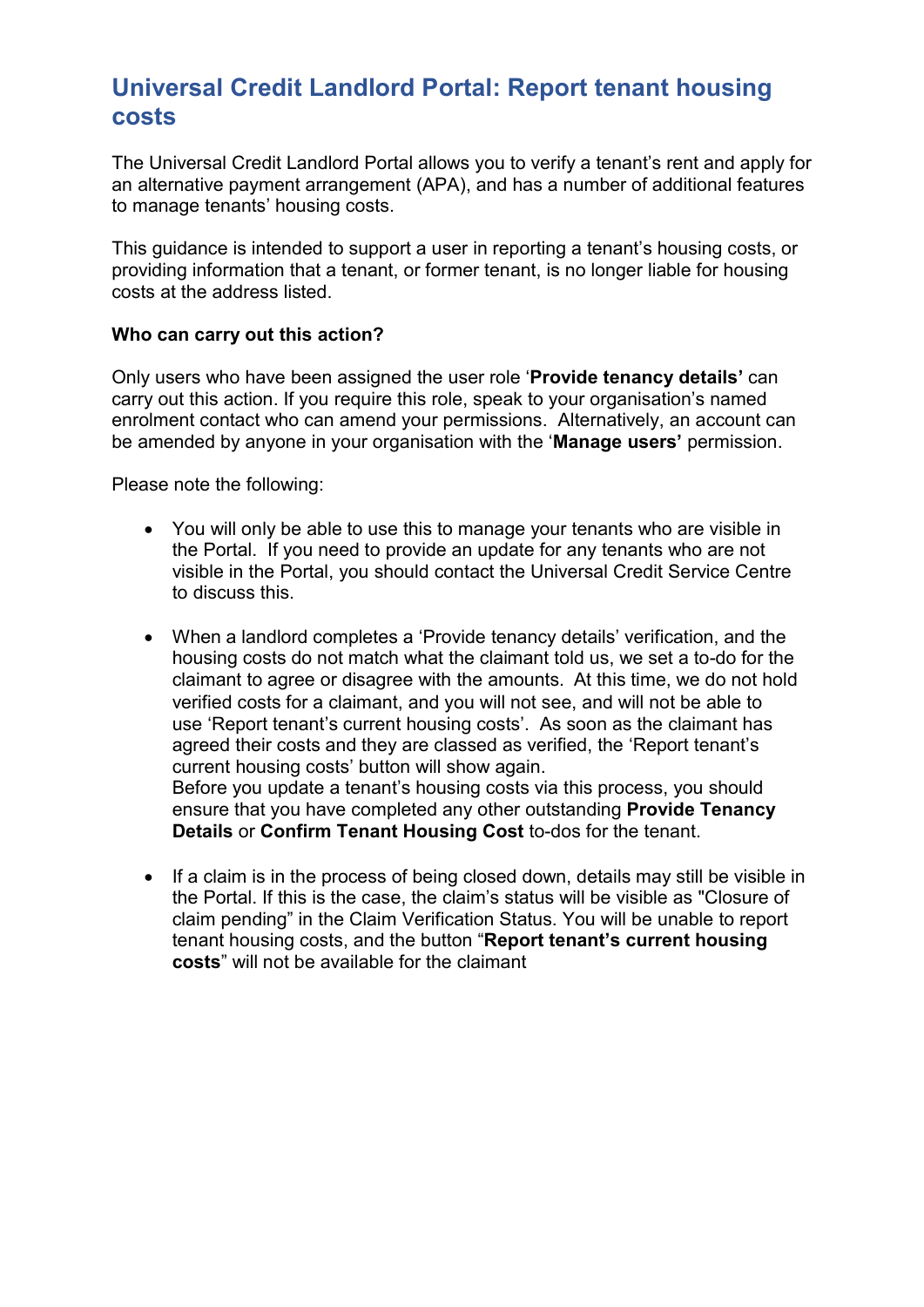## Actions to update a tenant's housing costs

Select the 'Tenants' list tab:

| <b>William Universal Credit To-do list</b> Tenants | <b>Users</b> | <b>Properties</b>           |
|----------------------------------------------------|--------------|-----------------------------|
| To-do list                                         |              |                             |
| <b>Filter by</b>                                   |              | Showing 5 out of 5 results. |

Search for a tenant and select the link at the left-hand side of the screen to view that tenant's details.

| <b>Tenants</b><br>Search | Submit                            |                  |            |
|--------------------------|-----------------------------------|------------------|------------|
| <b>Name</b>              | <b>Address</b>                    | <b>Reference</b> |            |
| <b>Paul Brown</b>        | 10 Victoria Street London SM5 2RT | 1234567          | Change     |
| <b>Jane Smith</b>        | 7 London Road Manchester M5 6LL   |                  | <b>Add</b> |
|                          |                                   |                  |            |

The following screen is presented:

# **Tenancy Actions**

| <b>Paul Brown</b>                                                 |                                               |
|-------------------------------------------------------------------|-----------------------------------------------|
| Your tenant reference                                             | 92839                                         |
| Address                                                           | <b>10 Victoria Street</b><br>London<br>SM52RT |
| Verification status                                               | Housing details verified on 8 December 2020   |
| Request alternative payment arrangement or rent arrears deduction | Report tenant's current housing costs         |

Select Report tenant housing costs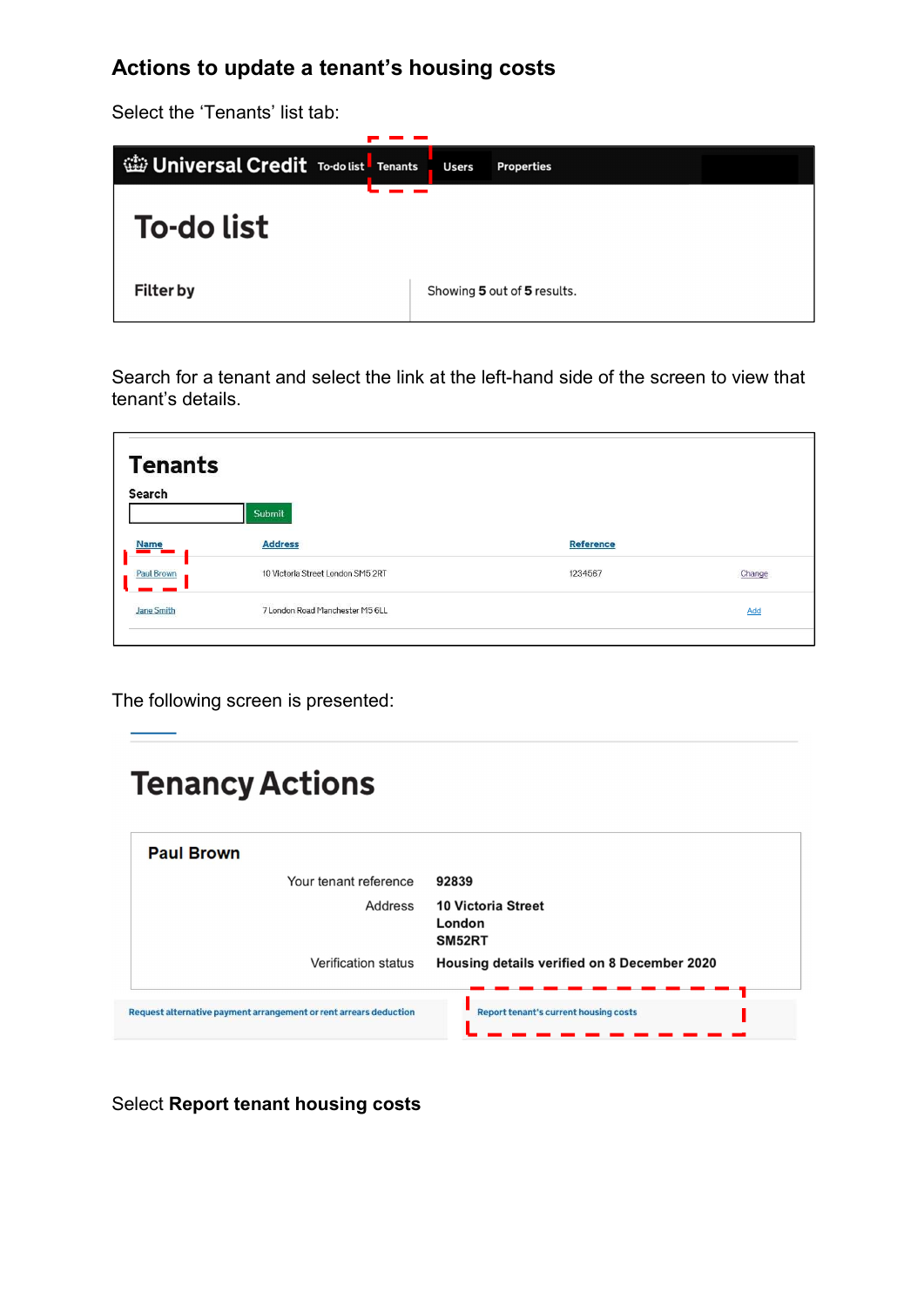The following screens will be presented for completion:

Screen 1 – Confirmation of address and housing cost liability



**Back** 

If the tenant is no longer liable for housing costs at the listed address, select No, followed by Submit. This will notify the tenant via their Journal that you have provided information that they are no longer your tenant at the address listed, and prompting them to provide up to date housing details as soon as possible.

If the housing costs have changed, and the tenant remains liable for housing costs at the address listed, select Yes, followed by Submit.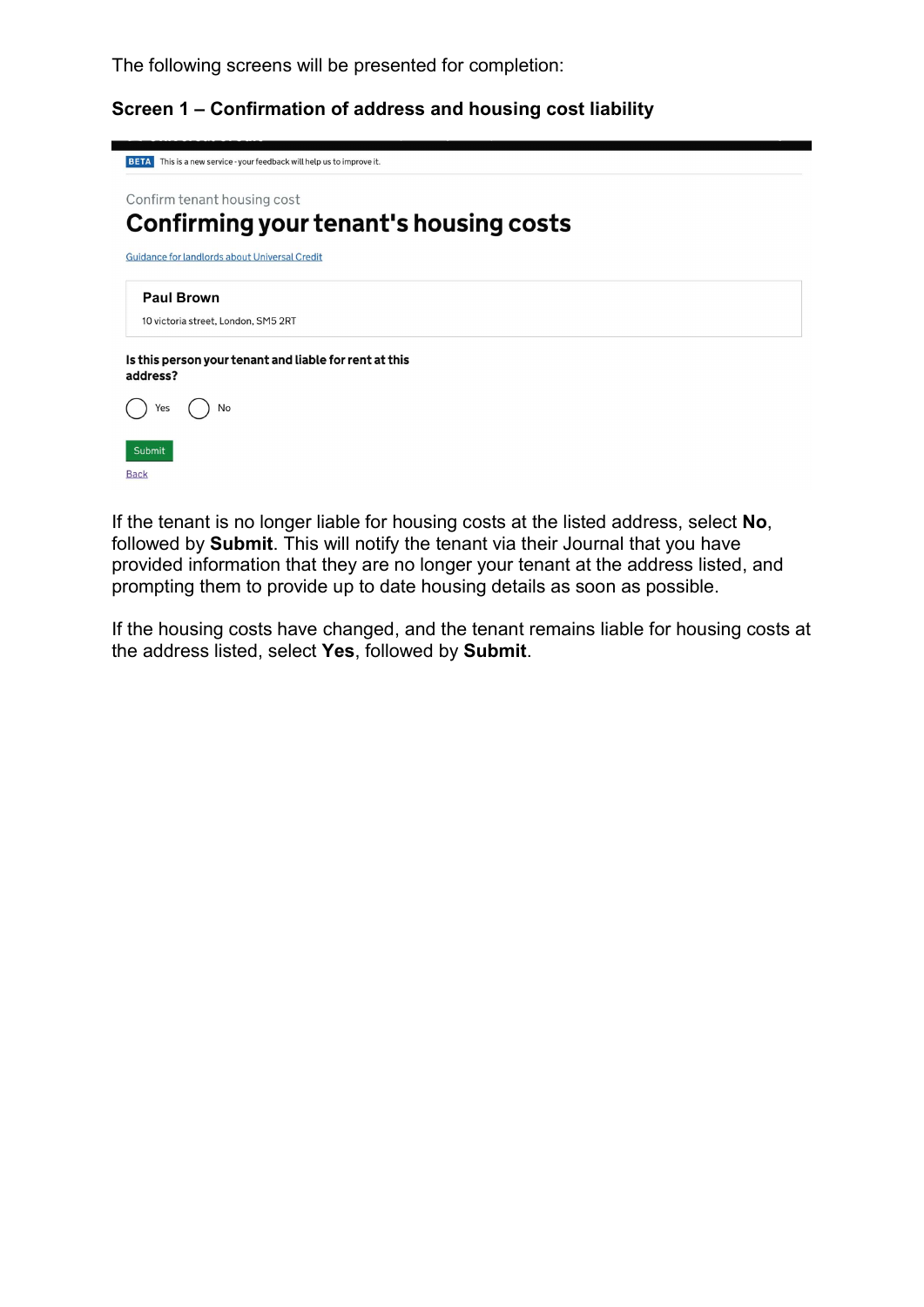### Screen 2 – Provide rent, service charge and effective date information

| <b>BETA</b> This is a new service - your feedback will help us to improve it.<br>Confirm tenant housing cost<br><b>Tenant's housing costs</b><br><b>Guidance for landlords about Universal Credit</b> |  |
|-------------------------------------------------------------------------------------------------------------------------------------------------------------------------------------------------------|--|
|                                                                                                                                                                                                       |  |
|                                                                                                                                                                                                       |  |
|                                                                                                                                                                                                       |  |
|                                                                                                                                                                                                       |  |
|                                                                                                                                                                                                       |  |
| (1 January 1980)<br><b>Paul Brown</b><br>10 victoria street, London, SM5 2RT                                                                                                                          |  |
|                                                                                                                                                                                                       |  |
| How often do you charge rent?                                                                                                                                                                         |  |
| $\checkmark$                                                                                                                                                                                          |  |
|                                                                                                                                                                                                       |  |
| What is the rent?<br>Do not include any service charges or rent arrears.                                                                                                                              |  |
|                                                                                                                                                                                                       |  |
|                                                                                                                                                                                                       |  |
| Do you have service charges?                                                                                                                                                                          |  |
| Only include eligible charges.                                                                                                                                                                        |  |
| No                                                                                                                                                                                                    |  |
|                                                                                                                                                                                                       |  |
| How often are the service charges?                                                                                                                                                                    |  |
| $\checkmark$                                                                                                                                                                                          |  |
|                                                                                                                                                                                                       |  |
| What are the eligible service charges?                                                                                                                                                                |  |
|                                                                                                                                                                                                       |  |
|                                                                                                                                                                                                       |  |
| What date are these costs effective from?                                                                                                                                                             |  |
|                                                                                                                                                                                                       |  |
| 1 April 2021                                                                                                                                                                                          |  |
| 5 April 2021                                                                                                                                                                                          |  |
|                                                                                                                                                                                                       |  |
|                                                                                                                                                                                                       |  |
|                                                                                                                                                                                                       |  |
|                                                                                                                                                                                                       |  |
|                                                                                                                                                                                                       |  |

Provide the following information:

- Rent frequency
- Rent amount
- Eligible service charges (if this is applicable)
- Date of effective change (this should be the date the change takes place, not date of tenancy). If Other is selected, you will be able to enter the relevant date.

Once the information has been provided, select Continue.